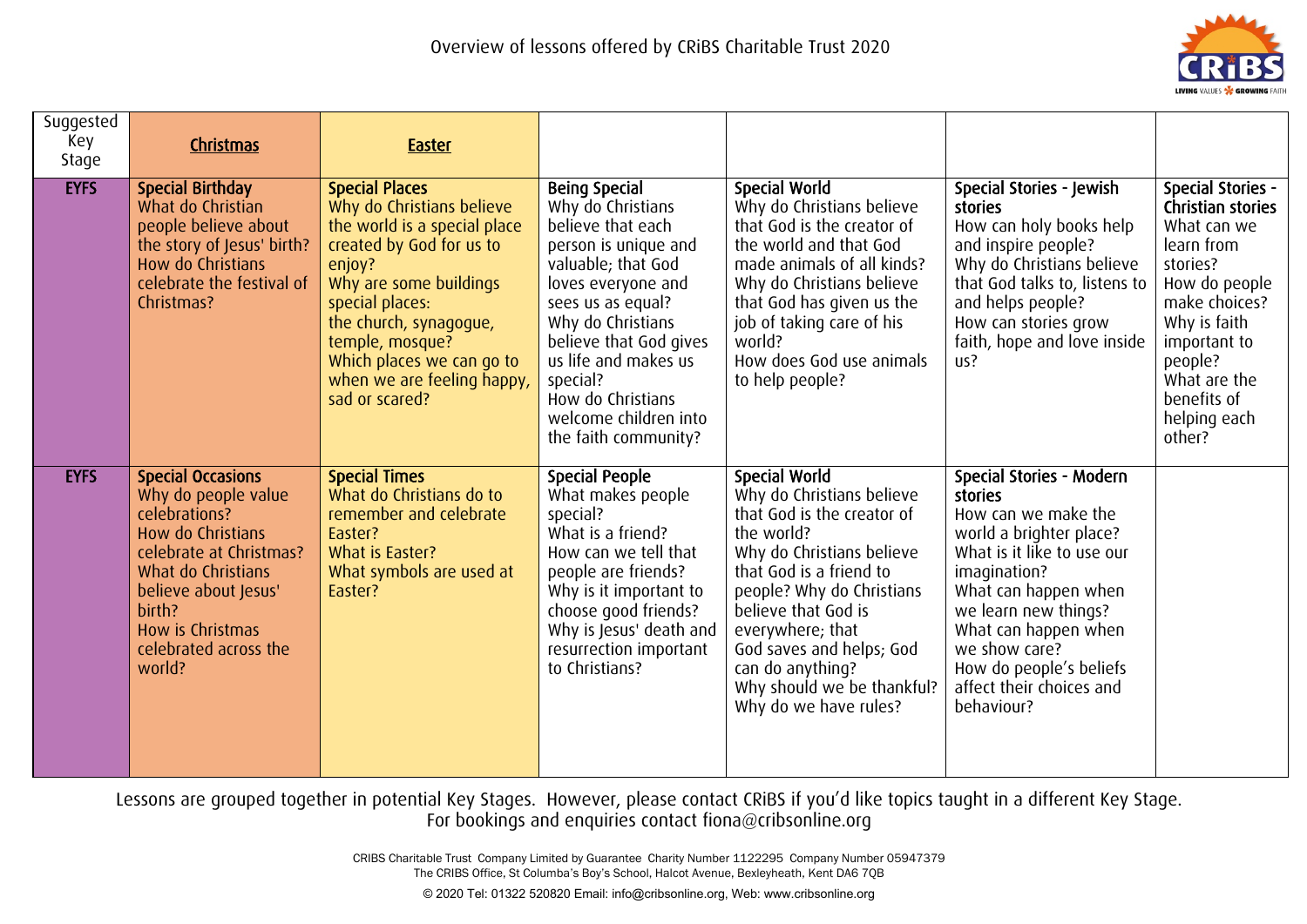

| Suggested<br>Key<br>Stage | Christmas                                                                                                                                                                           | <b>Easter</b>                                                                                                                                                                                                |                                                                                                                                                                                                                   |                                                                                                                                                                                                                                                                                                                                                                         |                                                                                                                                                                                                                                                               |
|---------------------------|-------------------------------------------------------------------------------------------------------------------------------------------------------------------------------------|--------------------------------------------------------------------------------------------------------------------------------------------------------------------------------------------------------------|-------------------------------------------------------------------------------------------------------------------------------------------------------------------------------------------------------------------|-------------------------------------------------------------------------------------------------------------------------------------------------------------------------------------------------------------------------------------------------------------------------------------------------------------------------------------------------------------------------|---------------------------------------------------------------------------------------------------------------------------------------------------------------------------------------------------------------------------------------------------------------|
| K51                       | <b>Celebrations: Christmas</b><br>How and why do<br>people celebrate the<br>birth of a baby?<br>Why is Jesus special for<br>Christians?<br>Why did the shepherds<br>visit?          | Easter - Friendship<br>How did Jesus' friends let<br>him down?<br>What does Jesus' death<br>mean to Christians?<br>What happened after Jesus<br>died?<br>How do Christians celebrate<br>Jesus' resurrection? | Friends of Jesus<br>What does it mean to<br>be a good friend?<br>What can I do to be a<br>better friend?<br>What can help us make<br>good choices?<br>Why is Jesus a special<br>person for Christians?            | Jesus the Storyteller<br>Why do we tell stories?<br>What values do Christians<br>believe Jesus taught?<br>How can we care for<br>others?<br>Why do Christians believe<br>that people matter to God?<br>How should we treat other<br>people?<br>What do Christians believe<br>Jesus' stories tell us about<br>God?<br>What things can help us<br>mend broken friendship? | The Creation Story<br>What do Christians and<br>Jews believe about how<br>the world was made?<br>What in our world do you<br>find wonderful?<br>How can we show when<br>we are thankful?<br>Why do Christians believe<br>that we can know God as<br>a friend? |
| K <sub>S</sub> 1          | <b>Celebrations: Christmas</b><br>What does celebration<br>mean?<br>Why is light important<br>to Christians?<br>What does Advent<br>mean?<br>Why do Christians<br>celebrate Advent? | <b>Easter - Forgiveness</b><br>What does it mean to be a<br>Christian?<br>How can we use our hands<br>to help others?<br>Why is it important to<br>forgive?                                                  | Living as a Christian<br>What does it mean to<br>be a Christian?<br>How can we use our<br>hands to help others?<br>Why is it important to<br>forgive?<br>What can happen when<br>we share?<br>Why should we give? | The Parish Church<br>What makes a place<br>special?<br>How does the church<br>welcome children?<br>What ceremonies happen in<br>a Parish Church?<br>What can you find in a<br>Parish church?<br>What can we learn from<br>visiting a church?<br>What happens in a place of<br>worship?                                                                                  |                                                                                                                                                                                                                                                               |

> CRIBS Charitable Trust Company Limited by Guarantee Charity Number 1122295 Company Number 05947379 The CRIBS Office, St Columba's Boy's School, Halcot Avenue, Bexleyheath, Kent DA6 7QB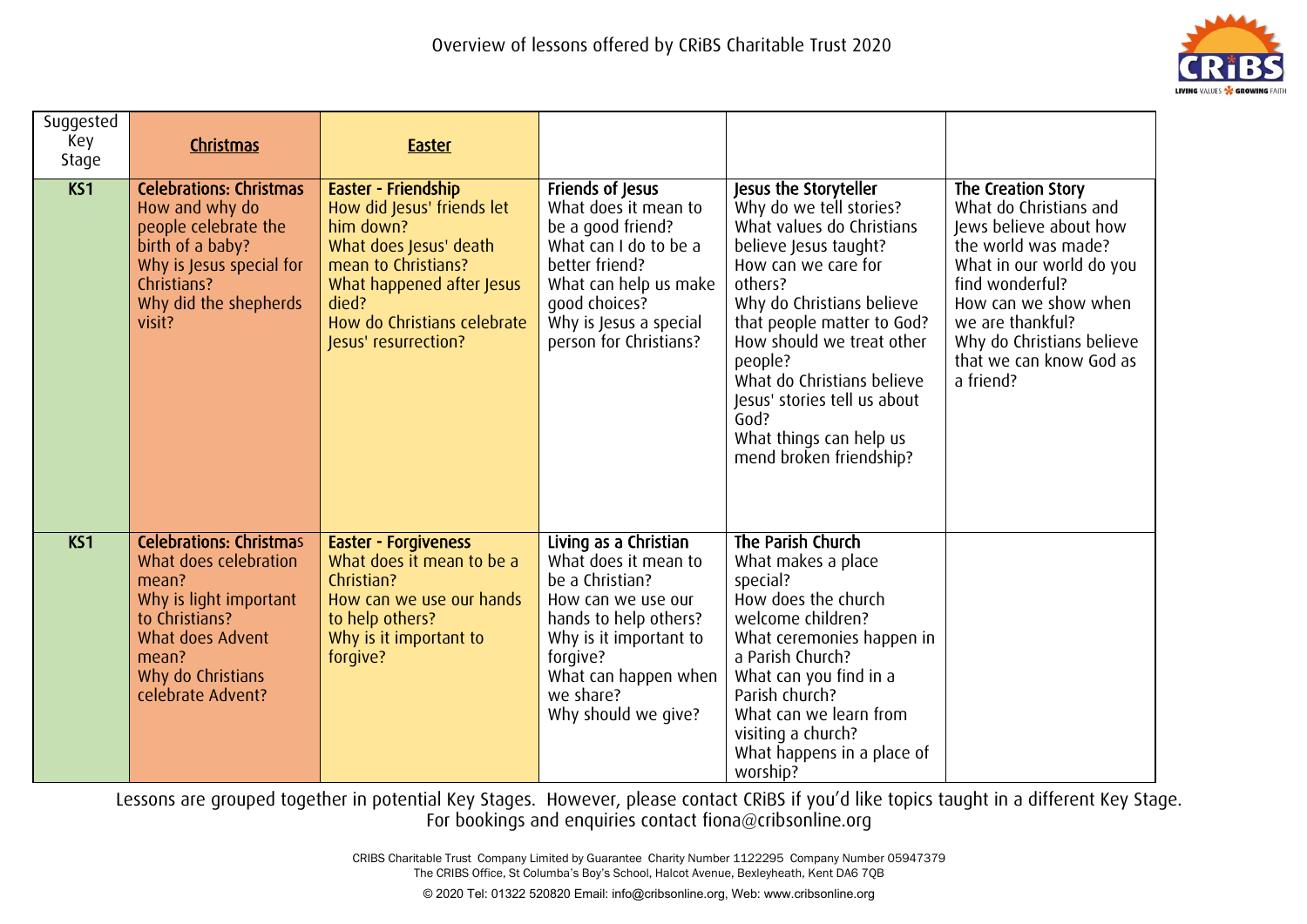

| Suggested<br>Key<br>Stage | Christmas                                                                                                                                                                                                                                                                                                                            | <b>Easter</b>                                                                                                                                                                                                                            |                                                                                                                                                                                                                                                                                                                      |                                                                                                                                                                                                                                                                                                            |                                                                                                                                                                                                                                                                          |
|---------------------------|--------------------------------------------------------------------------------------------------------------------------------------------------------------------------------------------------------------------------------------------------------------------------------------------------------------------------------------|------------------------------------------------------------------------------------------------------------------------------------------------------------------------------------------------------------------------------------------|----------------------------------------------------------------------------------------------------------------------------------------------------------------------------------------------------------------------------------------------------------------------------------------------------------------------|------------------------------------------------------------------------------------------------------------------------------------------------------------------------------------------------------------------------------------------------------------------------------------------------------------|--------------------------------------------------------------------------------------------------------------------------------------------------------------------------------------------------------------------------------------------------------------------------|
| KS <sub>2</sub>           | Givina<br>What do Christians believe<br>about giving?<br>What is good about giving?<br>What is the cost of giving?<br>What invisible gifts can we<br>qive?<br>Why do Christians believe<br>that Jesus is God's gift?<br>Why did the wise men give<br>qifts?                                                                          | <b>Easter - Resurrection</b><br>What does Lent mean to<br>Christians?<br>Why is Easter 'good news' to<br>Christians?                                                                                                                     | Jesus Through Art<br>What do we know about<br>Jesus?<br>What do we know about the<br>birth of Jesus?<br>What do we know about the<br>key events in Jesus' life?<br>What do Christians believe<br>we can learn from Jesus'<br>temptation?<br>What do Christians believe<br>we can learn from the<br>example of Jesus? | <b>Amazing Adventures:</b><br>The Journey of St Paul<br>How can we have courage<br>to stand up for what we<br>believe in?<br>How can people change?<br>How can we make wise<br>choices?<br>How is faith important to<br>many people?<br>How can we be thankful?<br>How can love change things<br>for good? | The Different Churches in our<br>Community<br>What is church?<br>What do Christians do at<br>church?<br>Why are there different places<br>of worship for Christians?<br>Why is the Bible important to<br>Christians?<br>What can we learn from a visit<br>from a church? |
| KS <sub>2</sub>           | <b>Christmas Unwrapped</b><br>What can we remember<br>about the Christmas story?<br>What does the Bible tell us<br>about the birth of Jesus?<br>How can art be used to tell<br>stories?<br>What can be learnt from the<br>experiences of Mary and<br>Joseph?<br>Why do Christians believe<br>that Jesus is part of human<br>history? | <b>Signs and Symbols</b><br>What are the signs and<br>symbols of light?<br>Why do we use signs and<br>symbols?<br>How do signs and symbols<br>communicate a message?<br>What are the symbols of<br>Easter and what do they<br>represent? | Parables of Jesus<br>Why do Christians believe<br>that Jesus taught through<br>parables?<br>What do Christians believe<br>Jesus taught about God?<br>What did Jesus teach about<br>the Kingdom of God?<br>What did Jesus teach about<br>the best way to live?                                                        |                                                                                                                                                                                                                                                                                                            |                                                                                                                                                                                                                                                                          |

> CRIBS Charitable Trust Company Limited by Guarantee Charity Number 1122295 Company Number 05947379 The CRIBS Office, St Columba's Boy's School, Halcot Avenue, Bexleyheath, Kent DA6 7QB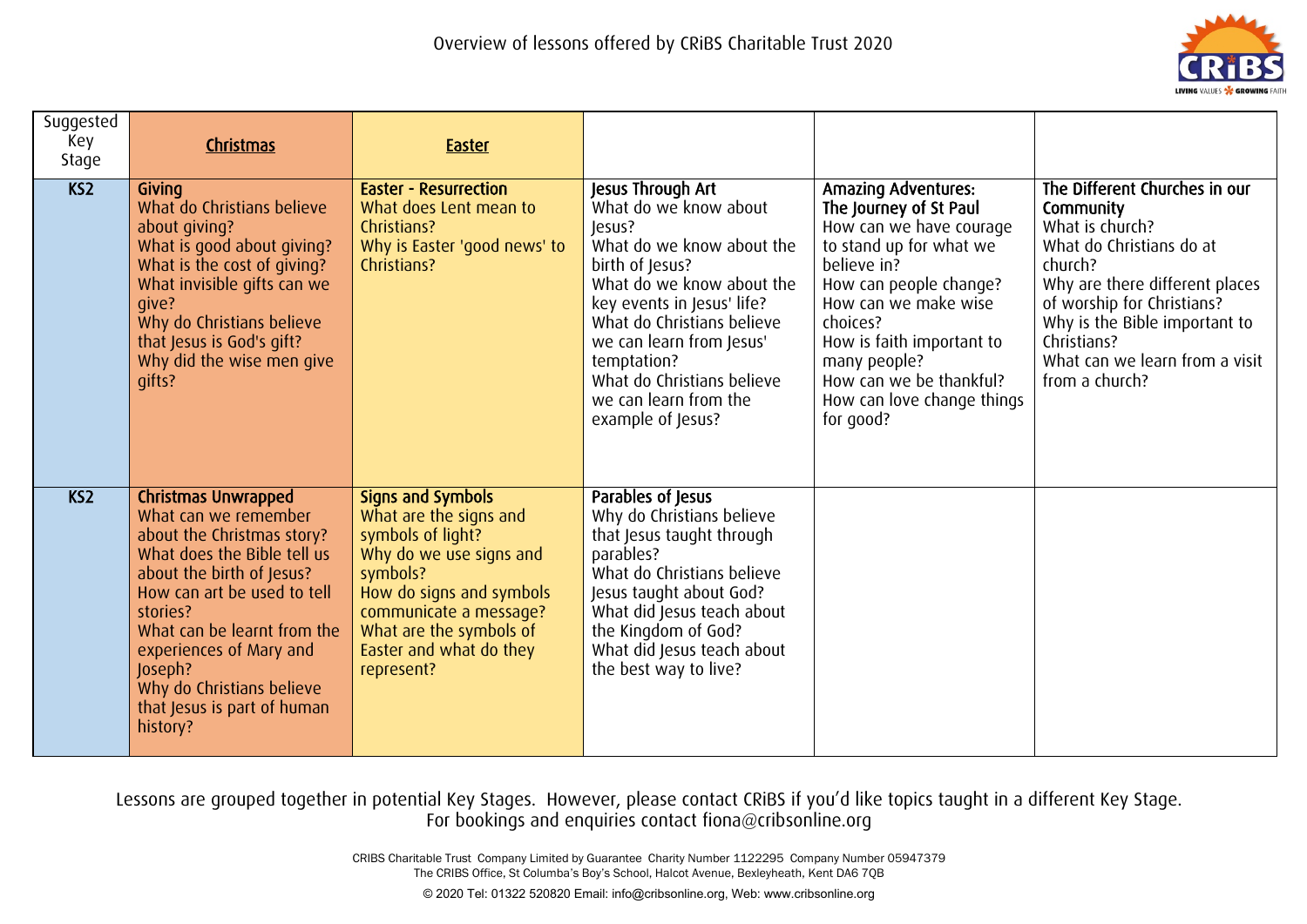

| Suggested<br>Key<br>Stage | <b>Christmas</b>                                                                                                                                                                                                                                                         | <b>Easter</b>                                                                                                                                                                                                                                                                                                                                                                          |                                                                                                                                                                                                                                                                                                                                                                                    |                                                                                                                                                                                                                                                                                             |                                                                                                                                                                                                                                 |                                                                                                                                                                                                                                                               |
|---------------------------|--------------------------------------------------------------------------------------------------------------------------------------------------------------------------------------------------------------------------------------------------------------------------|----------------------------------------------------------------------------------------------------------------------------------------------------------------------------------------------------------------------------------------------------------------------------------------------------------------------------------------------------------------------------------------|------------------------------------------------------------------------------------------------------------------------------------------------------------------------------------------------------------------------------------------------------------------------------------------------------------------------------------------------------------------------------------|---------------------------------------------------------------------------------------------------------------------------------------------------------------------------------------------------------------------------------------------------------------------------------------------|---------------------------------------------------------------------------------------------------------------------------------------------------------------------------------------------------------------------------------|---------------------------------------------------------------------------------------------------------------------------------------------------------------------------------------------------------------------------------------------------------------|
| KS <sub>2</sub>           | Peace<br>What does 'peace' mean?<br>What does it mean to<br>live in peace?<br>What can we do to bring<br>peace / live in peace for<br>ourselves and others?<br>What symbols of peace<br>do we have a Christmas?<br>What was meant by the<br>angel's message of<br>peace? | <b>Inspirational Christians</b><br>How do Christians<br>follow Jesus today?<br>How can Christians be<br>an inspirational<br>example to us?<br>Easter - Forgiveness &<br><b>Reconciliation</b><br>What do Christians<br>believe Jesus taught<br>about forgiveness?<br>How is the cross a<br>demonstration of Jesus'<br>forgiveness?<br>What are the positive<br>effects of forgiveness? | Why is Jesus<br>Inspirational?<br>Why do Christians<br>believe that Jesus is<br>inspirational?<br>What do Christians<br>believe Jesus was really<br>like?<br>What metaphors did<br>Jesus use to describe<br>himself?<br>How can people learn<br>from Jesus' miracles and<br>his teaching?<br>In what way do<br>Christians believe that<br>Jesus can still inspire<br>people today? | The Bible<br>What is known about the<br>Bible?<br>What do Christians<br>believe can be learnt<br>from the Bible?<br>Why is the Bible<br>important to Christians?<br>How can the Bible be<br>used and how can it's<br>teaching be applied?<br>What images are used to<br>describe the Bible? |                                                                                                                                                                                                                                 |                                                                                                                                                                                                                                                               |
| K <sub>S</sub> 2          | <b>Helping the homeless</b><br>and refugees<br>What does it mean to<br>have a 'home'?<br>What was Mary, Joseph<br>and Jesus experience of<br>being homeless and<br>refugees at his birth and<br>qrowing up?<br>How did people respond<br>to the birth of Jesus?          | <b>Easter - Sacrificial Love</b><br>How did Jesus'<br>followers react to the<br>experiences of loss,<br>despair, joy?<br>How can we react to<br>similar experiences?<br>Why do Christians<br>believe Jesus was a<br>sacrifice?<br>How do Christians<br>remember Jesus'<br>sacrifice?                                                                                                   | <b>Beliefs in Action</b><br>How do Christian beliefs<br>influence actions?<br>What value do I place on<br>myself and others?<br>Do we need to forgive?<br>Is it important?<br>What is the value of<br>qiving?<br>How can my beliefs and<br>actions change?                                                                                                                         | God as Father, Son and<br><b>Holy Spirit</b><br>How can God be one yet<br>three?<br>What do we know about<br>Jesus, the Son of God?<br>What symbols do<br>Christians use to help<br>them think about the<br>Holy Spirit?<br>Why is the Holy Spirit<br>important to Christians?              | Big Questions (part 1)<br>Why ask big<br>questions?<br>Does science have all<br>the answers?<br>Who makes the rules?<br>What can we be sure<br>of?<br>How much are people<br>worth?<br>Why is there so much<br>human suffering? | Big Questions (part 2)<br>Is there a divine being<br>that cares about me?<br>What gives my life<br>ultimate meaning?<br>Why be a good person?<br>What happens after we<br>die?<br>Does God answer<br>prayer?<br>What kind of a person<br>do I want to become? |

> CRIBS Charitable Trust Company Limited by Guarantee Charity Number 1122295 Company Number 05947379 The CRIBS Office, St Columba's Boy's School, Halcot Avenue, Bexleyheath, Kent DA6 7QB